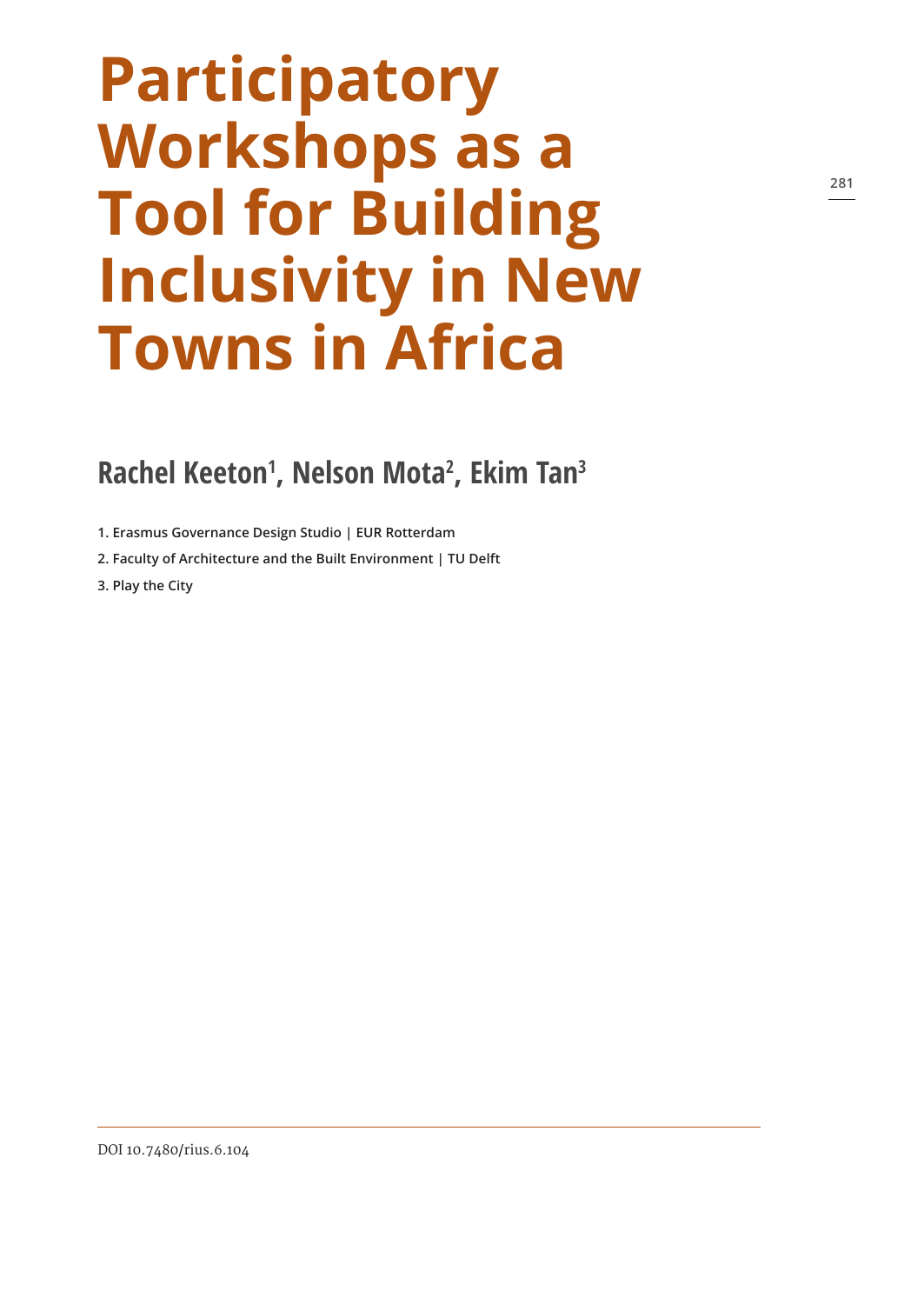# Abstract

Africa is currently the fastest-urbanizing continent in the world. As part of this rapid growth, New Towns are increasingly employed by private developers as a means of providing well-serviced urban environments to middle- and upperincome groups. These comprehensively-planned New Towns are often seen in contrast to the perceived 'chaos' and 'congestion' of large African cities. As a result, two urban forms, the highly controlled New Towns and the unregulated settlements at their edges, engage in complex social and economic exchanges, but remain spatially segregated and socially exclusive. Current research points to the need for an alternative approach to top-down New Town planning in Africa.

Participatory workshops are one alternative that can offer planners access to local knowledge that is otherwise difficult to access. This paper explores the potential of short-term reflective, design, and serious gaming workshops by reflecting on the experiences of the authors in four recent workshops. The paper evaluates the effectiveness of these workshops as useful tools to increase inclusivity in African New Towns by bringing together stakeholders with competing agendas and supporting open discussion, negotiation, and informed decision-making. The paper concludes that participation from stakeholder groups that would normally be marginalized from the planning process (such as current residents, temporary users, and residents of adjacent unregulated communities), can offer new insights to planning bodies and inform more inclusive New Towns across the continent.

#### **KEYWORDS**

African cities, inclusive urbanization, New Towns, participatory workshops, stakeholder participation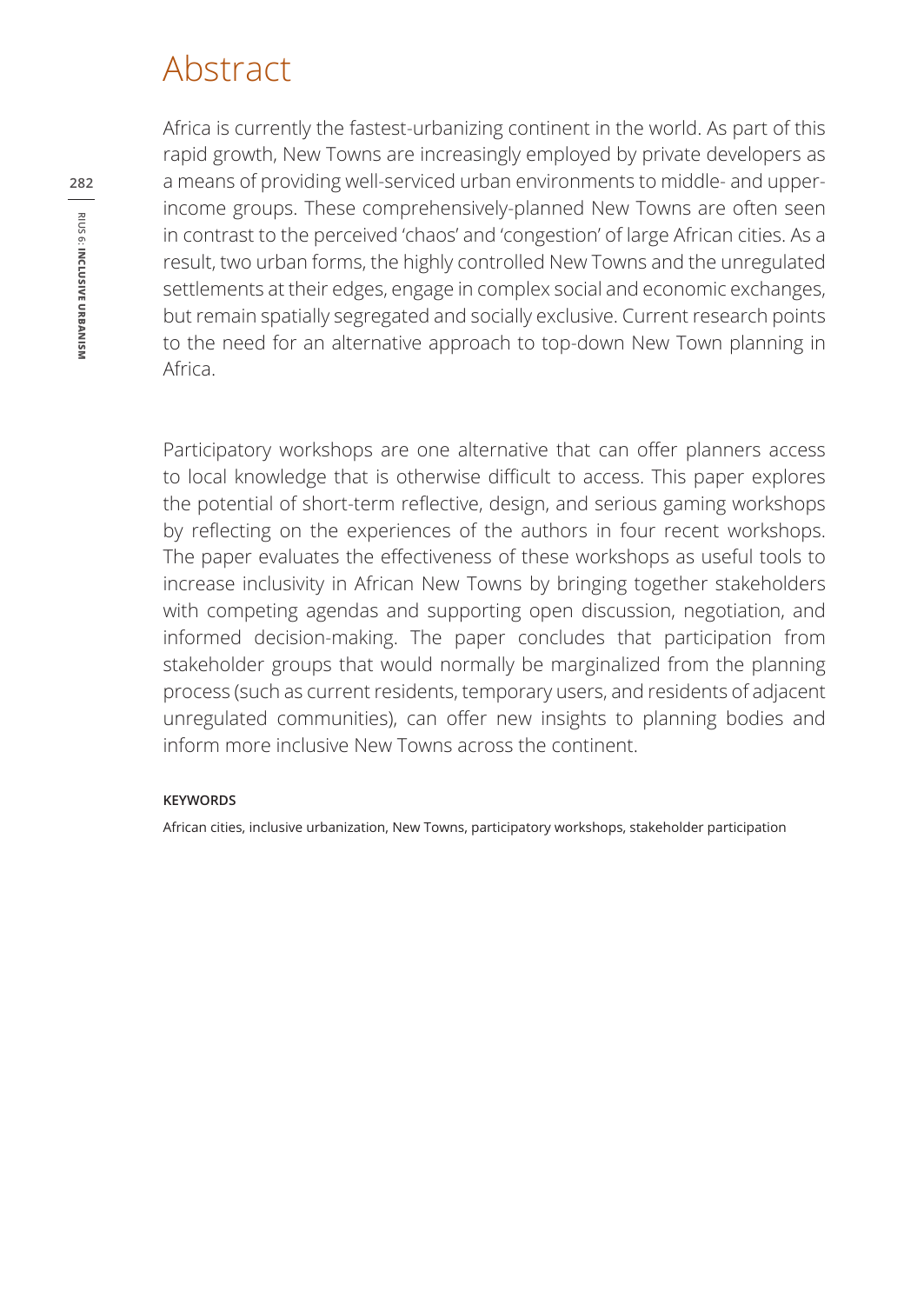#### **1. Introduction**

Since being introduced as an urgent research topic in 2013, contemporary African New Towns have attracted an increasing amount of attention among researchers (Watson, 2013). In the years since this first investigation, such New Towns have proven to be fertile ground for researchers focused on aspects such as inclusivity (Bhan, 2013; van Noorloos and Kloosterboer, 2017; Côté-Roy and Moser, 2018; Marcinkowski, 2017), housing (Alaya, van Eerd, and Geurts, 2019), economic significance (Murray, 2015b), and governance (Murray 2015a) in African New Towns. Many of these studies look to specific case studies or take a comparative approach, while other studies take an overarching, continental perspective (Grant, 2015; van Noorloos and Kloosterboer, 2017; Keeton and Provoost, 2019).

Distinguishing between New Towns developed by national governments and those led by private developers, these studies build a profound critique of contemporary, privately-developed New Towns across Africa as isolated, exclusive pockets of infrastructure and services. This is seen as partially the result of the top-down planning processes that characterize most privately-developed New Towns in Africa (van Noorloos and Kloosterboer, 2017; Keeton and Provoost, 2019). However, there is growing consensus among researchers that neither exclusively top-down nor exclusively bottom-up development can succeed in the long-term (Grant, 2015; Keare, D.H., 2001; Provoost, n.d.).

Recent literature points to the need for alternatives to the current New Town planning paradigm; alternatives that bring previously marginalized stakeholder into the planning process (Grant, 2015; Keeton and Provoost, 2019). This paper argues that participatory workshops that bring together diverse stakeholders can be useful tools to stimulate negotiation among groups, thereby not only increasing the diversity of voices in the planning process, but also building empathy and understanding between groups with conflicting priorities. By creating multi-stakeholder forums that support access to different types of information, "different interest groups can be brought together to successfully collaborate on planning for and managing cities, and more appropriate local strategies and projects can be developed and implemented" (Smit, 2018: 77).

Using four examples of recent, experimental workshops aimed at influencing the planning of contemporary African New Towns, this paper is a reflection by the workshop organizers on the experiences and outcomes of these workshops. As discussed in section 4.1., Workshop A was organized by Rachel Keeton at TU Delft, the Netherlands, with a group of international, multidisciplinary participants. Workshop B (see section 4.2.) was organized by the International New Town Institute in Tatu City, Kenya, bringing together local planners with a team of Dutch planners and architects. The third workshop, discussed in section 4.3., was organized by Play the City, a private game de**283**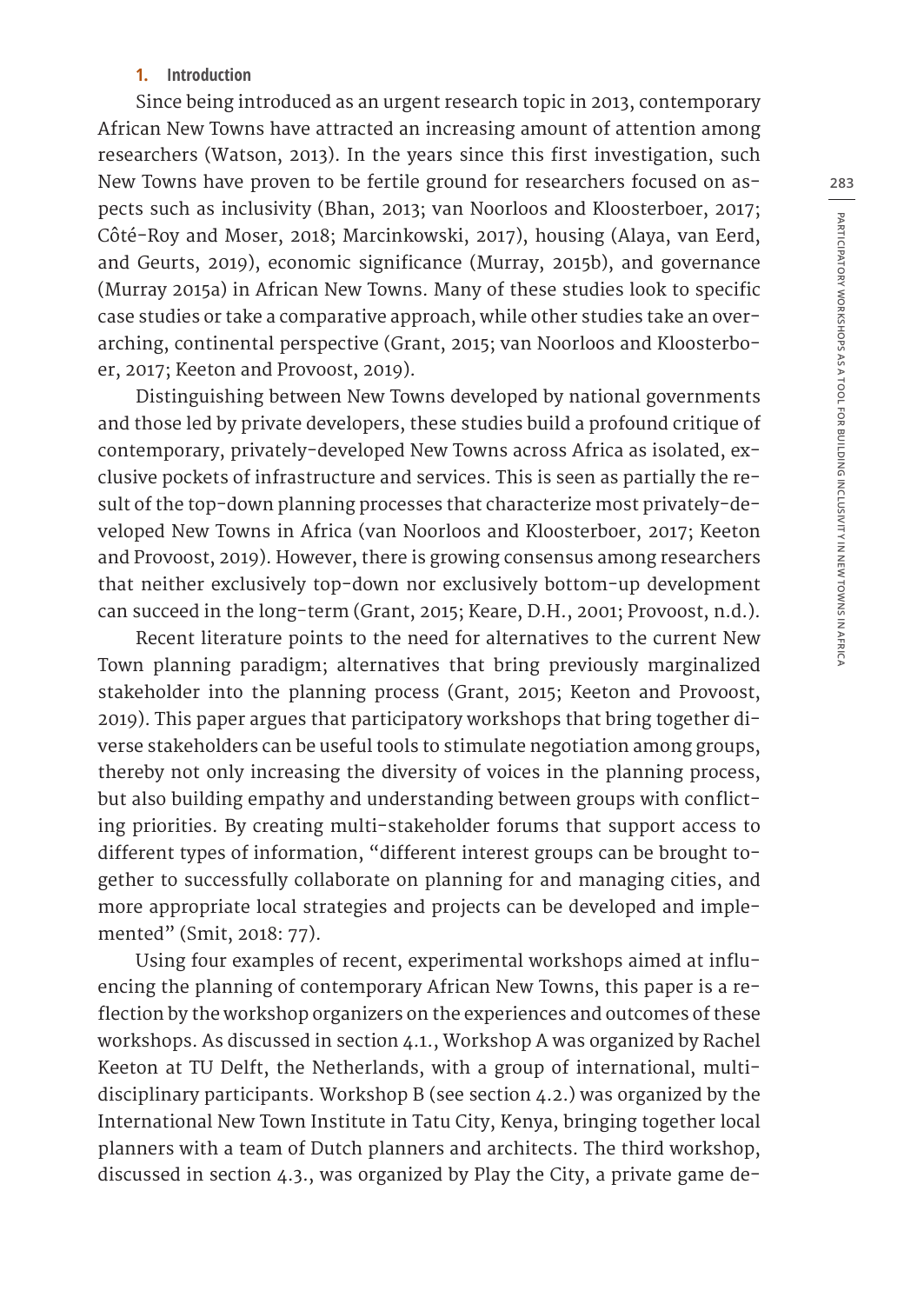velopment company, and took place in Khayalitsha, South Africa with a group of local and regional participants. Workshop D (see section 4.4.) was organized by faculty from TU Delft and executed in Rotterdam, the Netherlands.

Although much has been written on the individual subjects of participatory planning and New Towns, there is not yet much available literature that brings together these two streams. This article aims to do so by first describing the theoretical background of these concepts, focusing on interactive workshops as tools to facilitate participatory planning. The main research question is: 'what issues influence the effectiveness of participatory workshops on African New Town planning?' Following this, the article discusses the setup, ambitions and experiences of four workshops that aimed to promote public participation in the development of African New Towns. Finally, the article concludes by offering recommendations for future research and summarizing the conclusions made in this paper.

#### **2. Participatory planning alternatives for New Towns in Africa?**

New Towns can be understood as new, planned urban developments built on previously undeveloped (greenfield) sites. Keeton and Provoost define contemporary African New Towns as comprehensively planned, mixed-use, intended for more than 10,000 residents and displaying some degree of political autonomy (2019). In different parts of Africa, comprehensively-planned cities that meet this criteria have been deployed as an urbanization strategy since ancient times (although these remain exceptional and smaller villages were a much more common form of development) (Smith, 2007; Ozo, 2009; Ross and Bigon, 2018). There is a lack of data available on the planning processes used in these earliest New Towns, but in their analysis of twentieth-century planned capital cities in Africa, Abubakar and Doan write: "Each of these new towns was designed and implemented by foreign consultants with little involvement of the local community. This is not surprising because the modernist model is top-down, context-independent and based on scientific but not local knowledge" (2017). In contemporary examples, this modernist approach continues to be employed, although the design results may stray significantly from the functionalist models associated with modernist urban design.

#### **2.1 A top-down project is not a city**

The latest generation of New Towns in Africa repeats the top-down modernist development model, although the majority of contemporary New Town development in Africa is now initiated and led by private developers rather than national governments (Keeton and Provoost, 2019). Unlike government bodies who maintain long-term management of new urban developments, private developers may see their role in the development process as more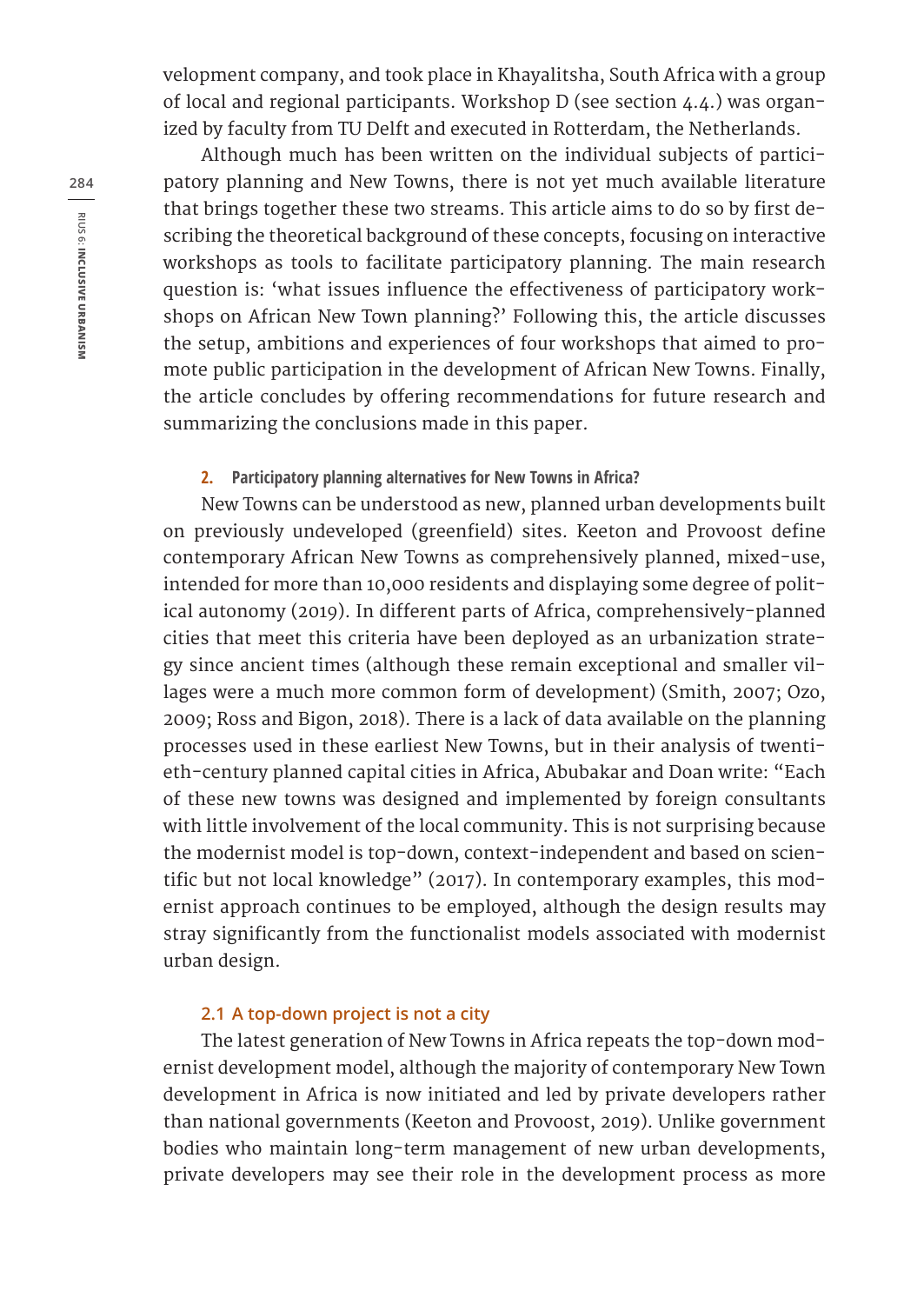limited and temporary. Because of this, many private developers tend to look at New Town development as the creation of a finite product, or a project to complete and then sell. This approach does not sufficiently allow for flexibility or adaptation over time, and does not accommodate the needs of a pluralistic society.

As Chris Marcinkowski writes, "What is at issue with this particular format [private New Towns] is that much of the housing being produced is simply inaccessible to the general population from a financial point of view without substantial government subsidies that many of these countries simply cannot afford to provide" (Marcinkowski, 2017). Indeed, UN-Habitat estimates that over half (61.7%) of the urban population of Africa is made up of slum-dwellers (2012). Developers and decision-makers commonly see the urban poor and unregulated settlements as a reflection on the failure of urban policies, when comparing their cities with international standards. With this in mind, they may lean towards eviction and slum clearance or prohibition rather than looking for new ways to integrate the urban poor into the planned city (Klopp, 2008). However, researchers point to the need for more participatory planning processes in order to create New Towns and cities that are more inclusive and reflective of local realities (Scott, 1998; Myers, 2011; Abubakar and Doan, 2017). As Warren Smit argues, the urban governance landscape in Africa is complex and often difficult to navigate: "Key urban governance stakeholders… need to be brought together in collaborative processes to jointly develop and implement new strategies that are based on a broader range of interests and meet a broader range of needs" (Smit, 2018).

#### **2.2 Academia versus practice**

Rendeavour is currently one of the largest private developers of New Towns in Africa, with projects in five different countries. Tim Beighton, Head of Marketing & Communications for Rendeavour, calls African New Towns an "academia-defying subject" (personal communication 11 April 2018). His critique reflects the view that academic literature on this topic tends to vilify private New Town development without acknowledging the complexities developers face in the drawn-out process of attempting to secure land, commissioning various studies and master plans, and finally contracting construction companies. While academics may be guilty of simplifying the challenges of implementation, their critique of contemporary New Towns across Africa as exclusive enclaves deserves acknowledgement. Many developers are unwilling to address this issue with any real commitment, excusing their developments as housing that meets market demand.

Despite this disconnect between academia and practitioners, there are opportunities for researchers to engage directly with developers. Short term workshops are one way to create a forum in which different voices can be

**285**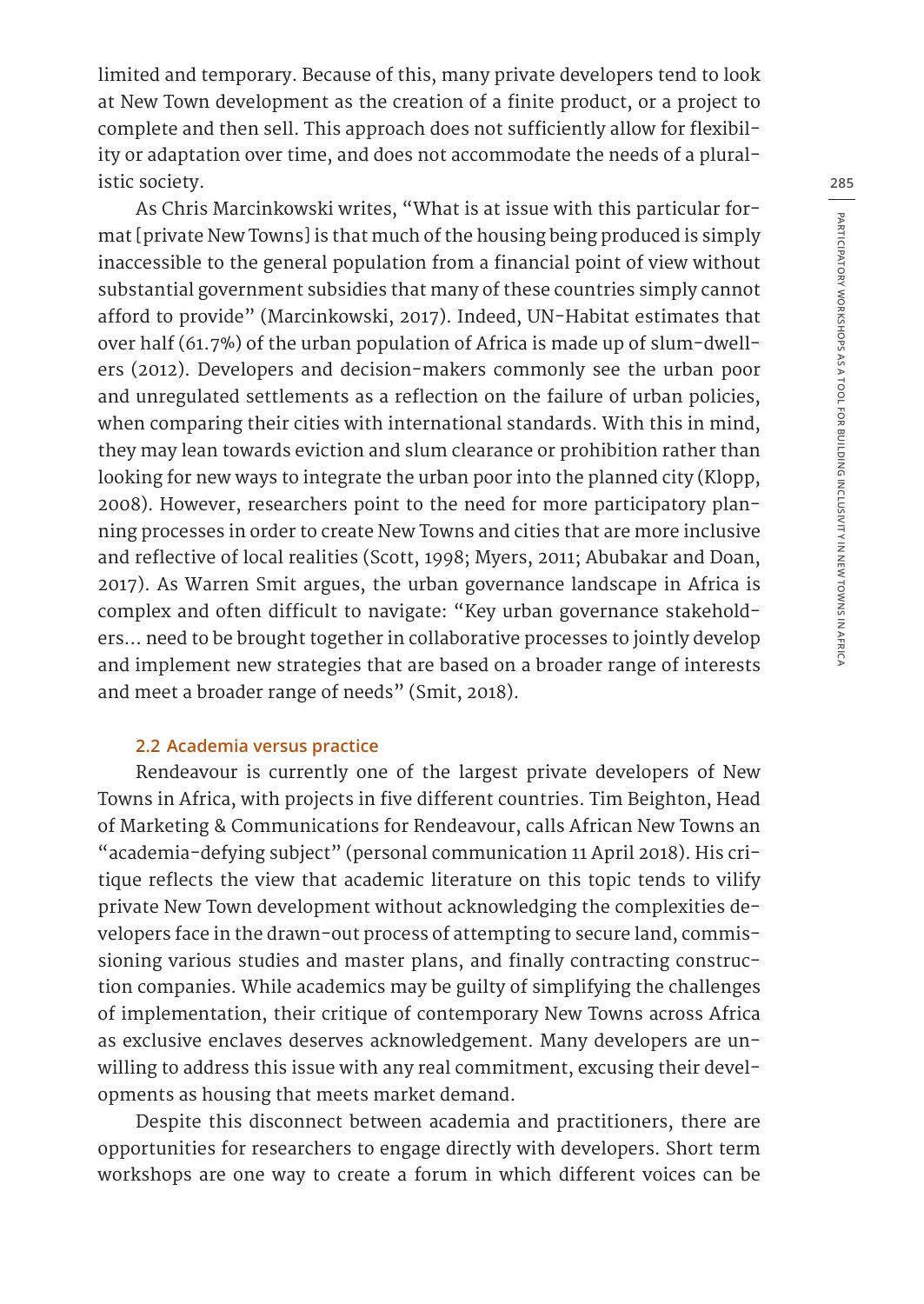heard. This has benefits for all participants, as it may be the first time they are brought into contact with each other and (perceived) power differentials may be temporarily reduced or removed, allowing for real negotiation. In the context of contemporary African New Towns, this form of direct participation may help address the problem of top-down development that prioritizes one form of urban development over the needs of the majority. As Richard Grant concludes: "The core ideas of these opposing camps [academics and developers] are the antithesis of each other. A more productive way forward is to pursue a dual track that allows for showcase and iconic new urban projects while focusing special attention on slum urbanism and creative thinking that links the two approaches and situates urban projects within a sustainable development paradigm." (2014: 294).

#### **2.3 Participatory workshops as planning tools**

Since the term 'design participation' was introduced fifty years ago at the 1971 Design Research Society conference in Manchester, participatory planning and design have gained traction as accepted working methods (Cross, 1972). In their book *Routledge International Handbook of Participatory Design* (2013), editors Jesper Simonsen and Toni Robertson connect the shift towards collaborative design processes to the collective actions and civil rights movements of the 1960s and 1970s (2013: 2). Today, participation in the planning process is increasingly seen as a requirement by both private industries and public bodies engaged with planning and development. Jenkins (2006) even refers to a 'participatory culture' of the current climate, as illustrated by new types of media and social engagement through digital forums. In this context, short-term, multi-stakeholder workshops are widely acknowledged as a participatory tool in the 'design participation' toolbox to catalyze stakeholder communication and negotiation.

As planning tools, workshops have the potential to create environments of democratic decision-making and transparency that can achieve results that other planning tools cannot. By giving stakeholders 'equal' voices in the design or decision-making process, a workshop may be able to bring new ideas, connections, needs, desires, and networks to the foreground. At their best, such participatory approaches can "enable collaboration, negotiation and the coconstruction of knowledge" (Wynne-Jones, S., North, P., and Routledge, P. 2015: 218).

Despite their current popularity, however, participatory workshops face considerable threats. Because they are a function of interpersonal communication and relationships, there is no way to fully control these events. Researchers have pointed to highly subjective tensions such as trust, loyalty, guilt and discomfort as "complicating ingredients" in participatory design (Wynne-Jones, S., North, P., and Routledge, P. 2015: 219). For workshop or-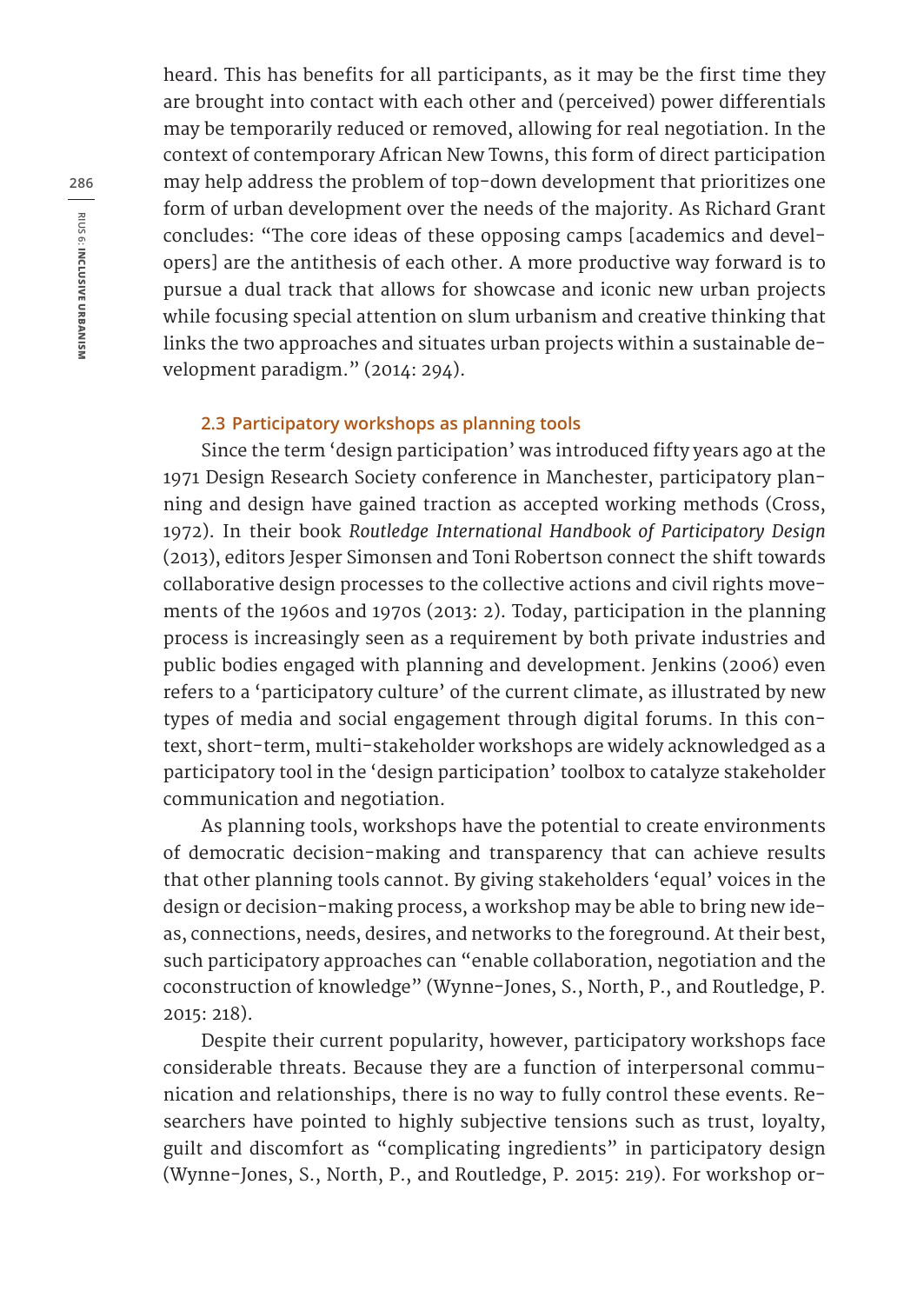ganizers operating outside of a familiar cultural context, complications can quickly multiply.

#### **3. Methodology**

The analysis of the workshops in Section 4 is based on the first-hand participation and organizational experiences of the authors, as well as their extensive experience with African cities and planning process. To make this assessment, the authors have compiled and analyzed reports of the workshops, reviewed empirical evidence, interviewed workshop participants, and evaluated published results from secondary data such as newspaper articles, Press Releases and participant websites.

The scope of this analysis is limited to four workshops in which the authors were involved, all of which took place between 2014-2019 with the stated ambition of improving participatory planning in African New Towns. The four workshops were also selected to illustrate a diversity of organization, intention and outcomes.

Public participation events generally occur because planning bodies or decision-makers lack knowledge, capacity or resources (Fung, 2018). Deciding who participates in workshops has a direct impact on whether these deficiencies will be appropriately redressed, and requires consideration of workshop goals as well as workshop constraints. One may ask, "Are [the participants] appropriately representative of the relevant population or the general public? Are important interests or perspectives excluded? Do they possess the information and competence to make good judgments and decisions? Are participants responsive and accountable to those who do not participate?" (Fung, 2006:67). Designing a successful workshop therefore begins with matching participant selection to established goals. As elaborated in Section 4, Workshop A was organized with *selectively-recruited participants* based on individual expertise, while Workshop B was organized with *professional stakeholders.* Workshop C brought together *lay stakeholders* and *professional stakeholders*, while Workshop D allowed for *self-selected participants* among attendees of a larger international conference on future African cities.

In his seminal article "Varieties of participation in complex governance", Fung outlines three dimensions along which mechanisms of participation vary: "[1] who participates, [2] how participants communicate with one another and make decisions together, and [3] how discussions are linked with policy or public action" (Fung, 2006). Short, intensive workshops can be a useful way to bring together diverse stakeholders (whether selectively recruited or self-selected), structure the interaction and communication between these groups to achieve specific goals, and move the planning process forward efficiently. As a precursor to workshop organization, stakeholder analysis should be done in order to establish the ambitions, resources, and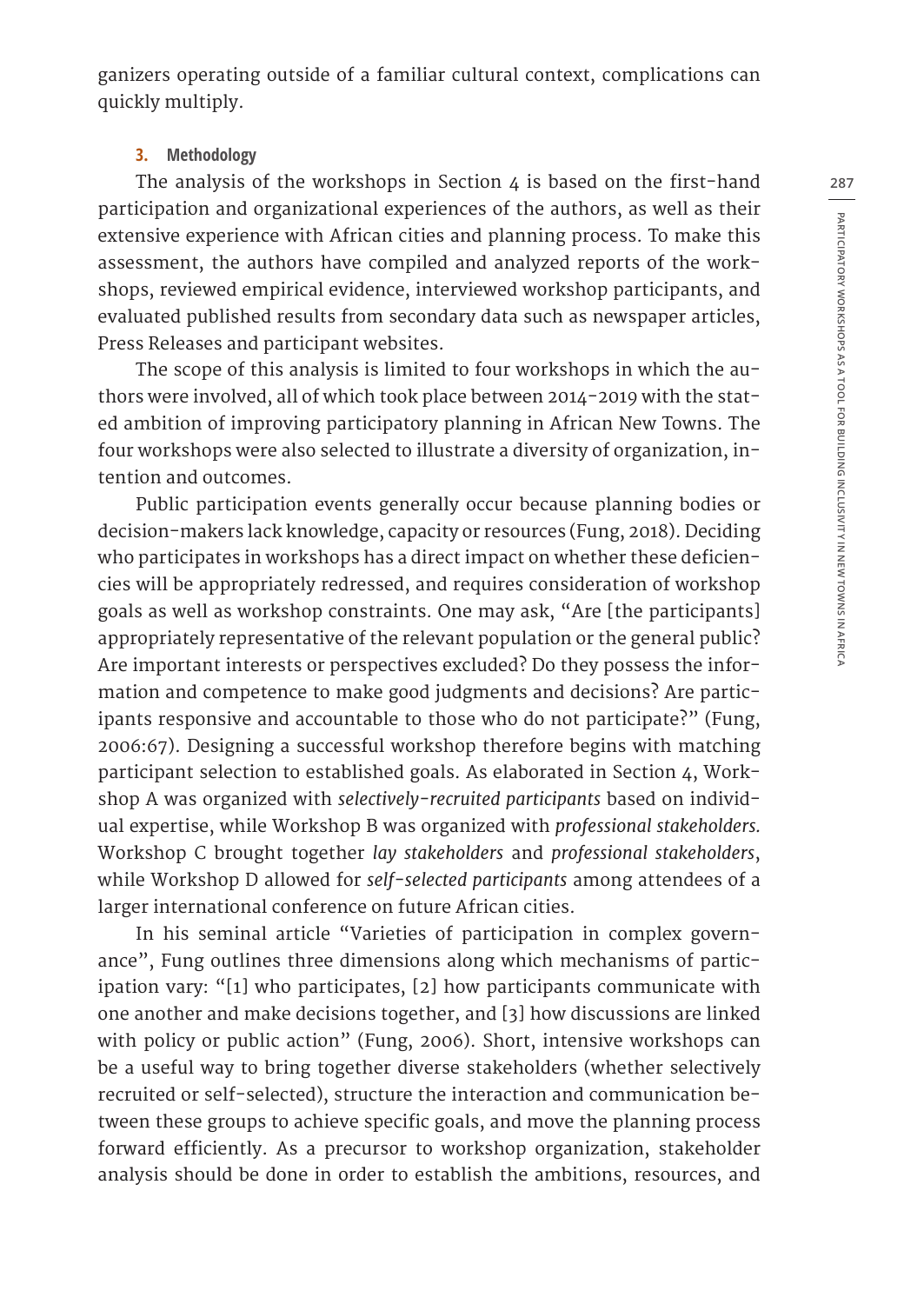interdependencies of various groups (Freeman, 1984; Bryson, 2004).

The goal of a workshop may vary. Examples in Section 4 include Workshop A, which attempts to translate the expertise and opinions of 21 multidisciplinary experts into a single, coherent set of planning principles for African New Towns, and Workshop B, which attempts to bring together professional planning experts to contribute to an existing master plan design. In both cases, the workshops were designed to achieve maximum cooperative potential and to reduce threats of obstruction (Fung, 2006).

#### **4. Reflective, design, and serious gaming workshops for African cities**

This section describes four workshops that share the central aim of contributing to more socially and environmentally sustainable New Towns in Africa. As described in the first example in this section, reflective workshops may be used to refine existing proposals or specific aspects of plans among a multidisciplinary group of experts, providing an expert review. Design workshops may be used to evaluate or develop an alternative to an existing design. In the second example in this section, a design workshop was used to give an alternative perspective on an existing master plan for a New Town. Reflective and design workshops are more practical in nature, while serious gaming workshops are informed by a more robust theoretical background, as illustrated in the final two examples.

Serious gaming has developed a rich theoretical underpinning over the last decades and can provide a systematic and collaborative approach to problem-solving that meets the needs of different city makers, whether designers, politicians or other relevant agents (Dorner et al., 2016). 'City gaming' is a specific form of serious gaming that encompasses application to urban issues. In city gaming, participants come together in environments designed to minimize the obstructions, opposing values, or power differentials that may inform communication outside of the game. This environment, which is designed by the game developer, allows participants to exchange institutional and individual knowledge, strategize and (sometimes) come to collective agreements. "By transforming serious issues into a playful and engaging (although no less serious) experience, city gaming unlocks difficult conversations and helps to build communities in the long term. The urban design, policy and action plans generated collaboratively through gaming will increase social coherence and local agency, as well as cutting costs and time in urban development processes" (Tan, 2014). City games thus function as a tool to support the integration of top-down and bottom-up ambitions.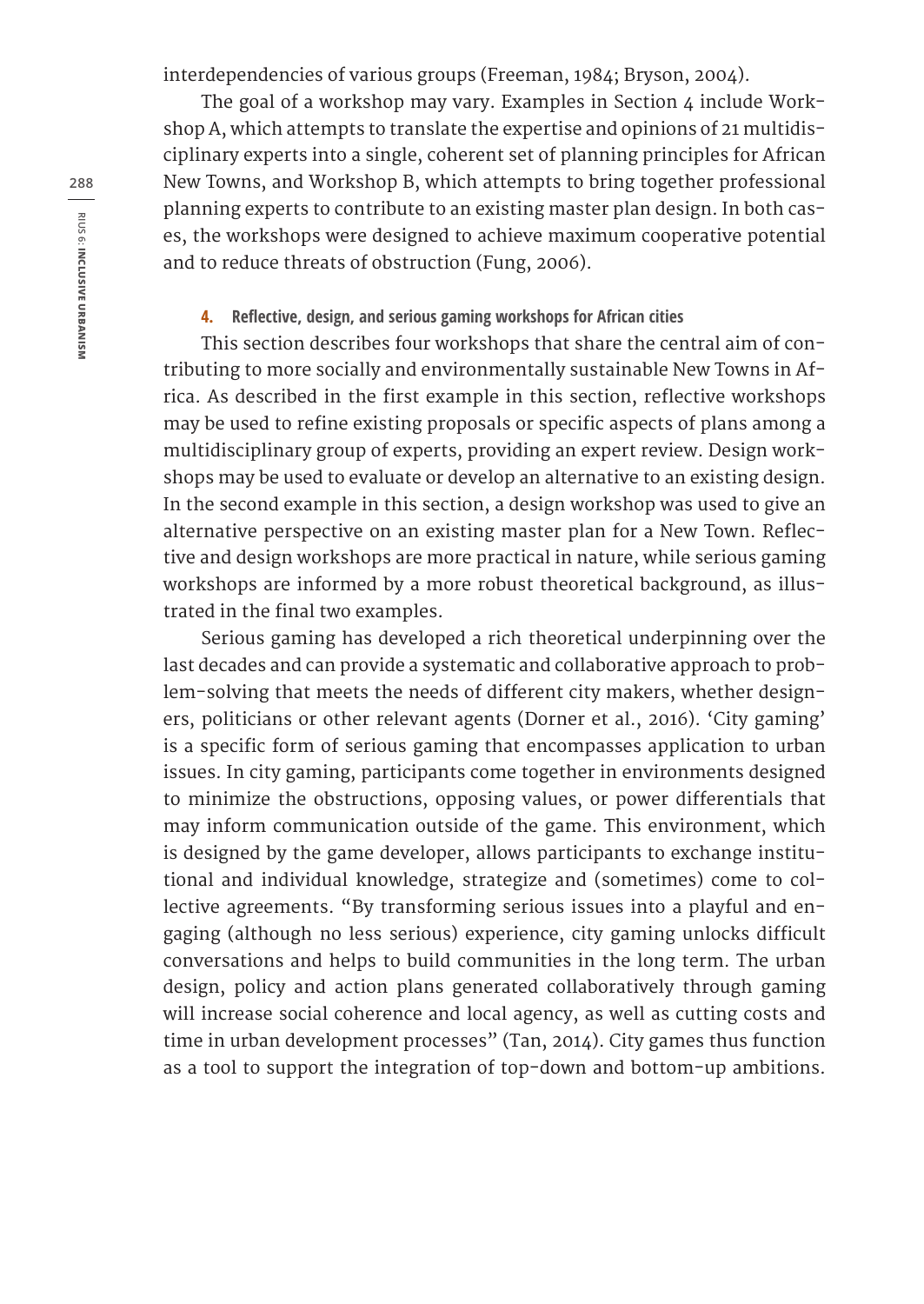### **4.1 Workshop A: "Urban Lab: Imagining adaptive planning for African New Towns" by TU Delft (2017)**

The "Urban Lab: Imagining Adaptive Planning for African New Towns" took place on 8 June 2017 at TU Delft. This event was organized by Rachel Keeton in collaboration with the International New Town Institute and with financial support from the Delft Global Initiative.The workshop was a parallel event within the Urban Thinkers Campus on Education at TU Delft from 7-9 June 2017. The twenty-one workshop participants were selectively recruited experts from a range of backgrounds, including academia, urban planning, government, and environmental analysis.



**Figure 1.** Workshop participants discuss and evaluate the proposed planning principles to reach consensus during the *Urban Thinkers Campus* in Delft, the Netherlands. Image © Rachel Keeton 2017.

The aim of the workshop was for participants to critically examine a proposed set of planning principles from multidisciplinary perspectives, and ultimately build a set of coherent adaptive planning principles that meet the diverse criteria brought into discussion during the workshop. By employing deliberation and negotiation mechanisms, and taking a holistic view of the urban challenges related to African New Towns, the participants collectively arrived at an equitable set of principles (crossing traditional disciplinary boundaries) to drive inclusive, adaptive planning forward through effective urban design. Application of these principles and their spatial implications was explored in later workshops. The workshop was successful in achieving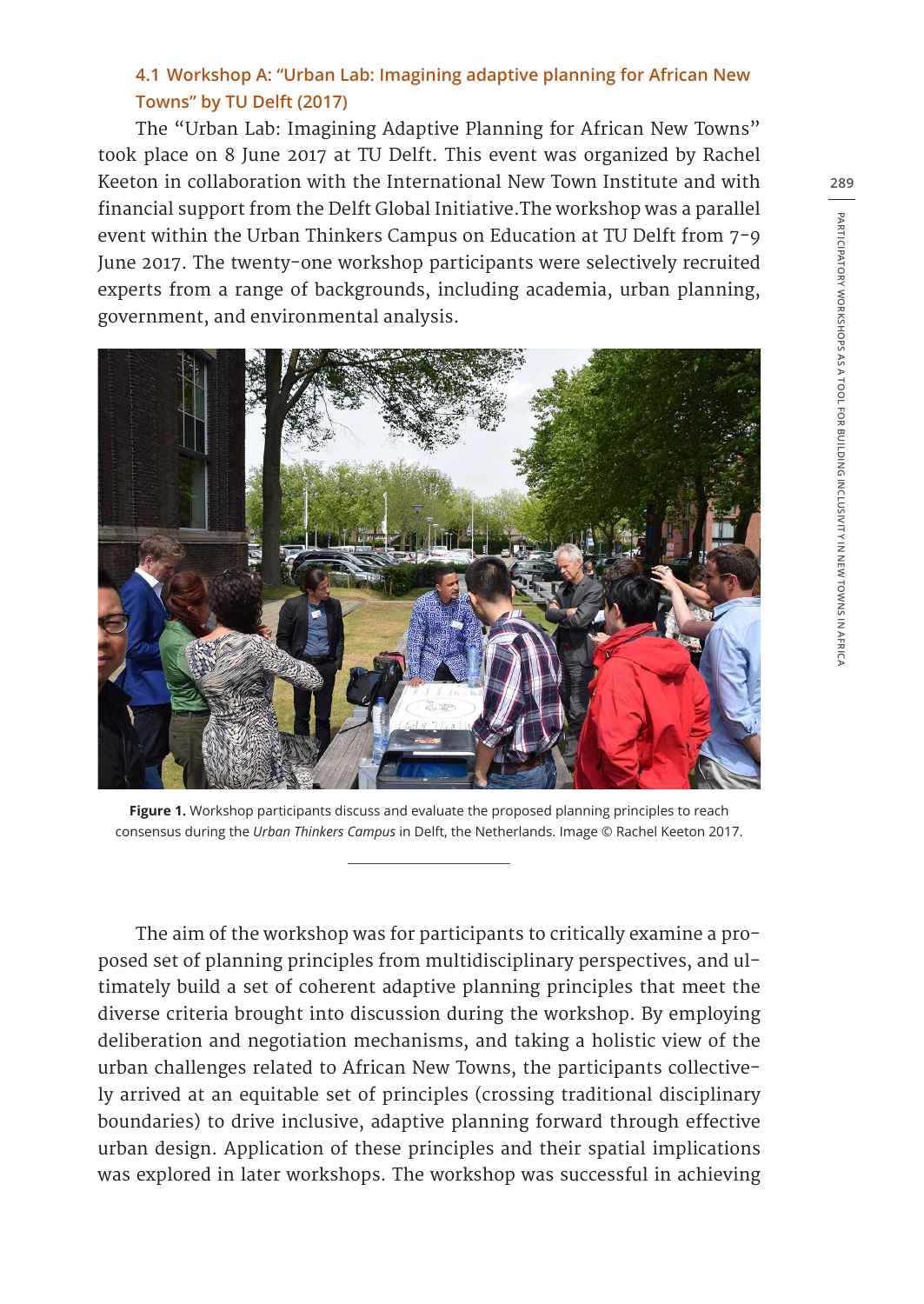the goals of the organizers partly because the invited experts were engaged in the topic and acknowledged the urgency to challenge the current planning paradigm (Keeton, 2017).

## **4.2 Workshop B: "New Town Lab: Tatu City" by the International New Town Institute (2018)**

The New Town Lab at Tatu City, Kenya, was co-organized by the International New Town Institute, a "think and do tank" based in the Netherlands, and KUWA, a Nairobi-based research and urban planning office, at the request of Rendeavour, the private developer behind Tatu City. A New Town Lab is a rapid planning workshop in which a selected group of international and local experts work together for one week with the aim of finding a convincing and innovative concept for urgent planning issues. The Lab took place from 9-14 September 2018 and brought together Dutch experts on urban planning, water management, circular economy and spatial design, staff from Rendeavour including Kenya Country Head, Senior Development Manager, Urban Infrastructure Manager, Head of Development Control, and Community Lead, among others. Additional Kenya-based professionals and local residents also participated in the workshop.



**Figure 2.** Area chiefs reflect on the local needs of residents near the New Town development of Tatu City, Kenya. Image © Christine Waithera 2018, used with permission.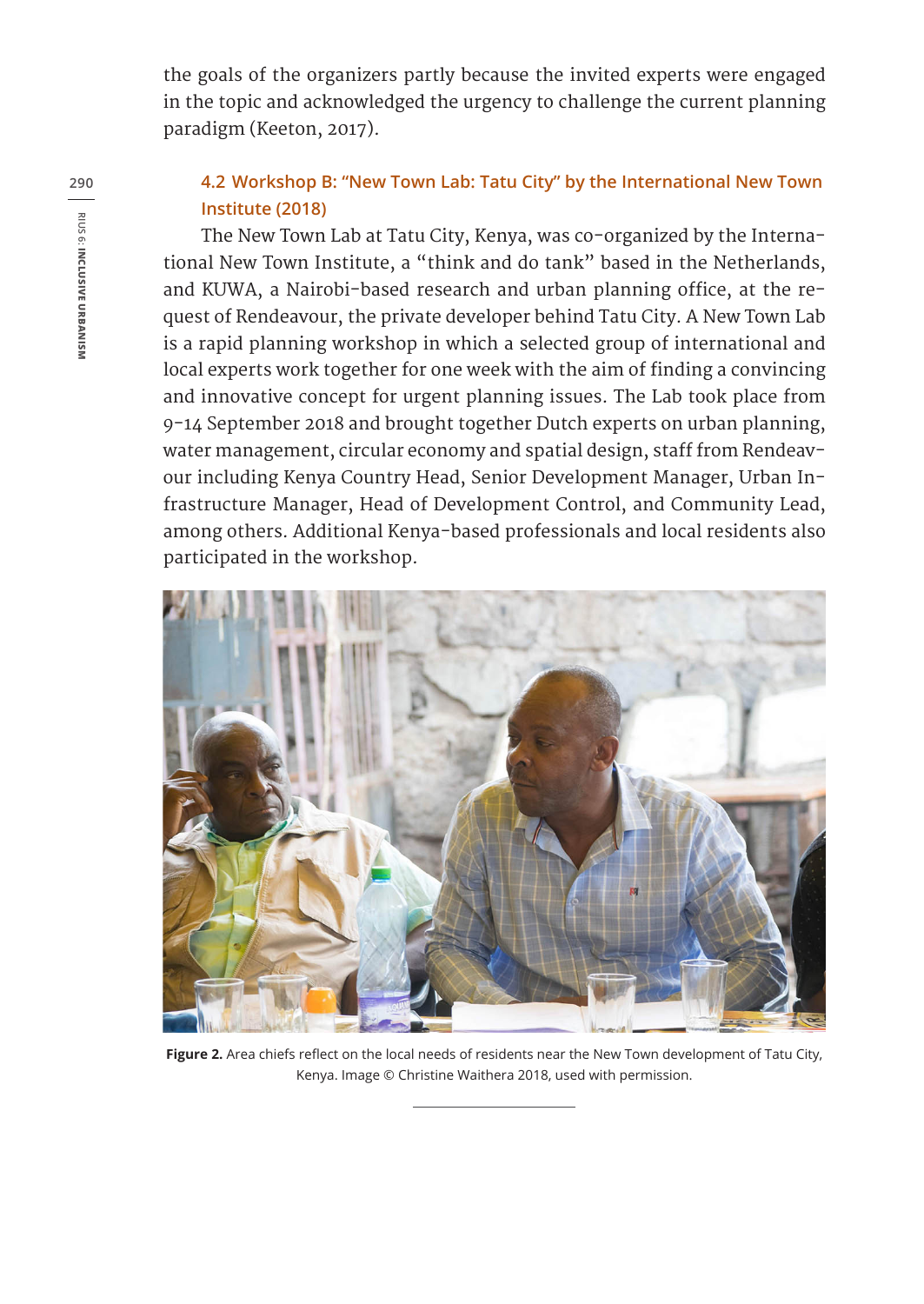In Tatu City, the workshop addressed the main question: "How can we create a connected network of green and blue spaces that acts as a sustainable and resilient backbone for Tatu City?" The workshop built on previous site research conducted by KUWA that provided valuable insights into the social, economic, spatial and ecological aspects of the surrounding context. Workshop participants spent the first part of the week gaining a deeper understanding of the New Town and its context, while the second part was spent designing an alternative vision for the green and blue network in Tatu City's existing master plan. Finally, a public presentation of the results was made and participants discussed potential ways forward. According to Rendeavour Head of Country Nick Langford, the results of the workshop supported a main goal of the Tatu City team: "We are keen to focus on building a cohesive city that embraces not just our residents' use of public space, but also the use by communities living around Tatu City" (Rendeavour, 2018).

#### **4.3 Workshop C: "Play Khayelitsha" by Play the City (2014)**

In February 2014, The City of Cape Town's planning office met with Play the City to discuss a city gaming approach that would help bring new ideas to the table for the centre of Cape Town's second-largest township. Adapting Play the City's established methodology to the local goals and context, the game design team created a prototype to be tested during the 'Department of Design' (a three-week co-creation event) in July 2014.

The first iteration of the game attracted about 60 players, including members of the Cape Town municipality, VPUU, and residents of Khayelitsha from various backgrounds. By playing the prototype, Play the City was able to gain feedback and insights that allowed for improvement to the game.

The second iteration was played by informal traders, local entrepreneurs, and government representatives. Primarily, the goal of the game was to help local traders who have worked in the centre for decades to compose a future vision for their township. "Play Khayelitsha" addressed the area's acute infrastructural, governance and programmatic needs through a negotiation game designed to help transform the township centre into a more inclusive public space.

One unexpected result was the local traders' expression of their longterm interest in land ownership. Many of the government representatives and others around the table had never heard of this desire, which ultimately became a major point of negotiation throughout the rest of the game. The idea of setting up a 'Traders' Co-operative' emerged from discussions during the game as a way of increasing the traders' bargaining power by collectivizing their interests. This outcome was further explored through spatial designs that would support such the new organization. The game was therefore successful in achieving the goal of supporting long-term transformation of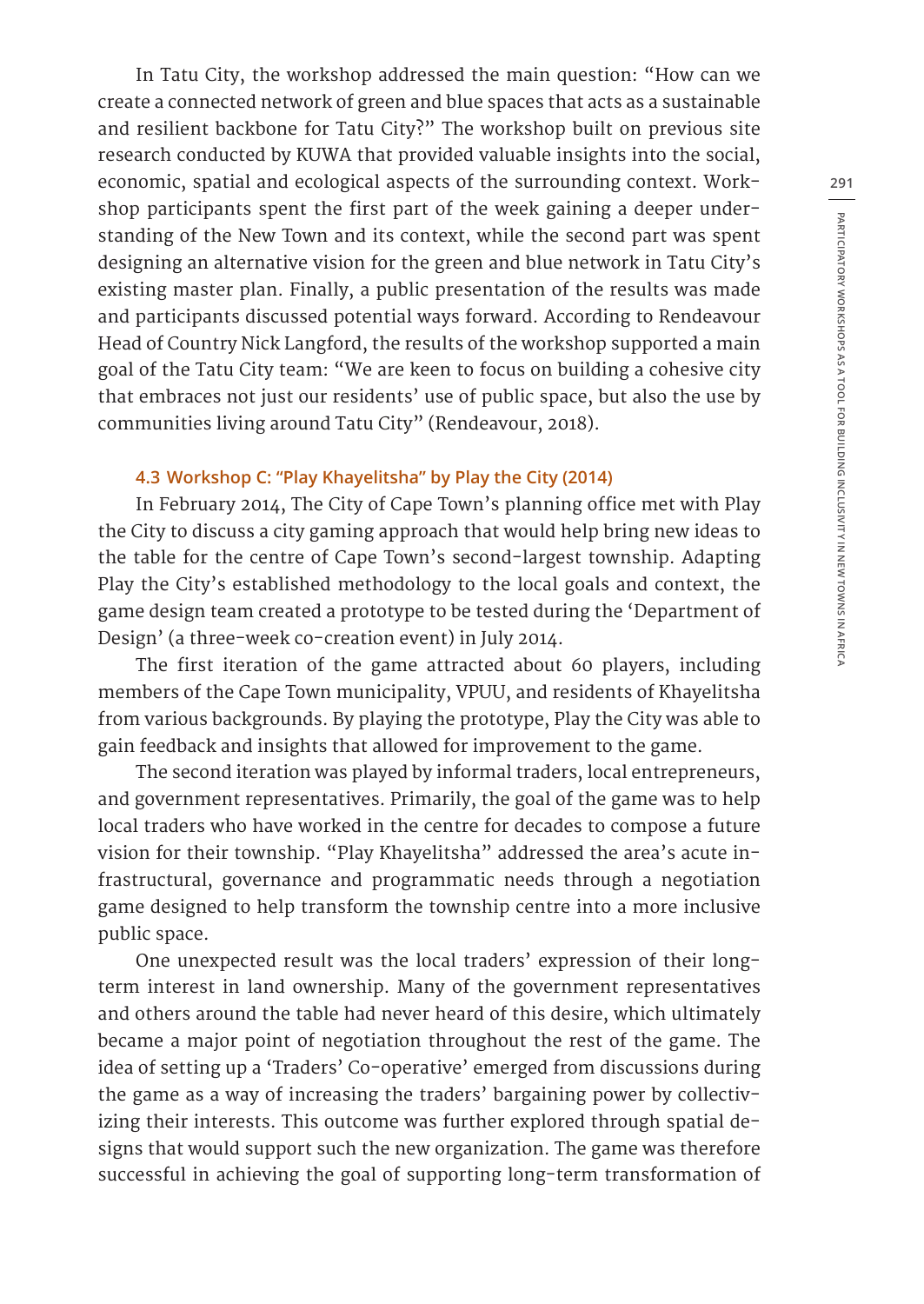Khayelitsha's urban centre by catalyzing discussion and negotiation among different stakeholders.

#### **4.4 Workshop D: "Afropolis" by TU Delft (2019)**

"Afropolis: Co-creating Sustainable Solutions for Affordable Housing in Africa" was held on 8 April 2019 at the Van Nelle Fabriek, in Rotterdam. This workshop was organised by Nelson Mota, Brook Teklehaimanot, Sophie Oostelbos, and Gonzalo Zylberman (TU Delft) and included in the programme of the 2019 *Africa Works!* Conference, organized by the Netherlands-Africa Business Council. Afropolis was one among fourteen workshops and round-tables offered to the attendees of the conference. The workshop was organised twice, with one occurrence in the morning and another in the afternoon. In the morning session, there were six self-selected participants and in the afternoon session fourteen. In both cases, there was a wide range of backgrounds, including academic researchers, teachers, corporate individuals (e.g. working for developers, contractors and banks), members of NGOs, as well as design and planning professionals.



**Figure 3.** Participants 'play' the serious game *Afropolis* as a side event at 'Africa Works! 2019' conference in Rotterdam, the Netherlands. Image © Nelson Mota 2019.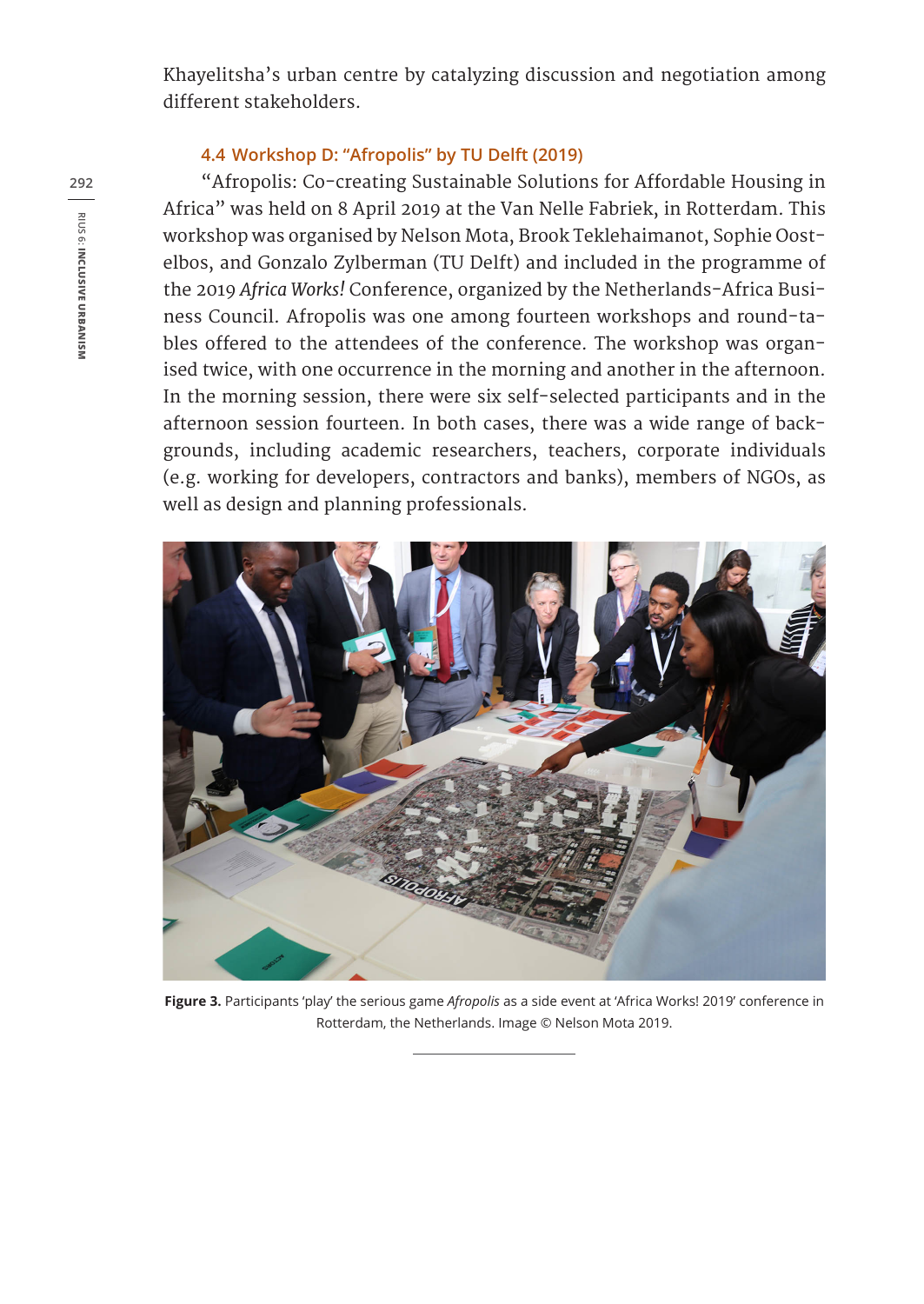The initial set-up of "Afropolis" was inspired by the "Jogo do Estatuto da Cidade" (Game of the Statute of the City), developed in Brazil in 2002 by Renato Cymbalista, Raquel Rolnik, Paula Santoro, and Uirá Kayano Nóbrega (Cymbalista et al., 2002). These authors created a role-play game to raise awareness of people's civic and legal rights safeguarded in Brazil's "Statute of the City", a federal law passed in 2001 to promote fair and equitable cities.

Using the format of a board game, the participants of "Afropolis" used a toolkit based on two components: "Actors" and "Urban Elements", to solve the "Case". The "Case" was a hypothetical housing project to be developed in a district of a fictional African city, materialised in a 100x100cm aerial view photograph at the scale 1:1000. Each participant performed the role of one of the "Actors", a typical stakeholder in slum upgrading/redevelopment (e.g. Local politician, Developer, Architect, Slum Dweller). The group of different actors was encouraged to implement their fictional agendas (both open and hidden) while simultaneously creating synergies to reach consensus in the design-decisions necessary to develop the project. To simulate their planning strategy, the players had scale models of three different "Urban Elements" at their disposal: (1) Housing Types: (isolated houses, row-houses, slabs, tower blocks); (2) Amenities (resource centre, kindergarten, temple, commercial block); (3) Open Spaces (playground, garden, square, sports field).

The goal of "Afropolis" was to raise awareness of the spatial and societal implications inherent in design-decisions related to the production of housing. The use of scale models reproducing familiar housing typologies and amenities allowed both design professionals and lay(wo)men to be aware of the social and spatial consequences of their planning strategies. Manipulating the scale models on the aerial view depicting an urban district created tangible scenarios of the consequences brought about by the different design-decisions.

The workshop aimed to illustrate the creative potential of conflicts in participatory design. As the game evolved, participants gradually realised the need to engage in a process of co-creation, to achieve a win-win situation where the different actors' agendas could be negotiated and conciliated to solve the "Case", rather than dominating the other players (win-lose situation). The workshop achieved its main goal of raising awareness of the importance of design-decisions in tackling the pervasive housing challenges in African cities. It demonstrated that while governance and management are important aspects in the implementation of housing programmes, design cannot be overlooked if the goal is to create solutions for inclusive and sustainable development.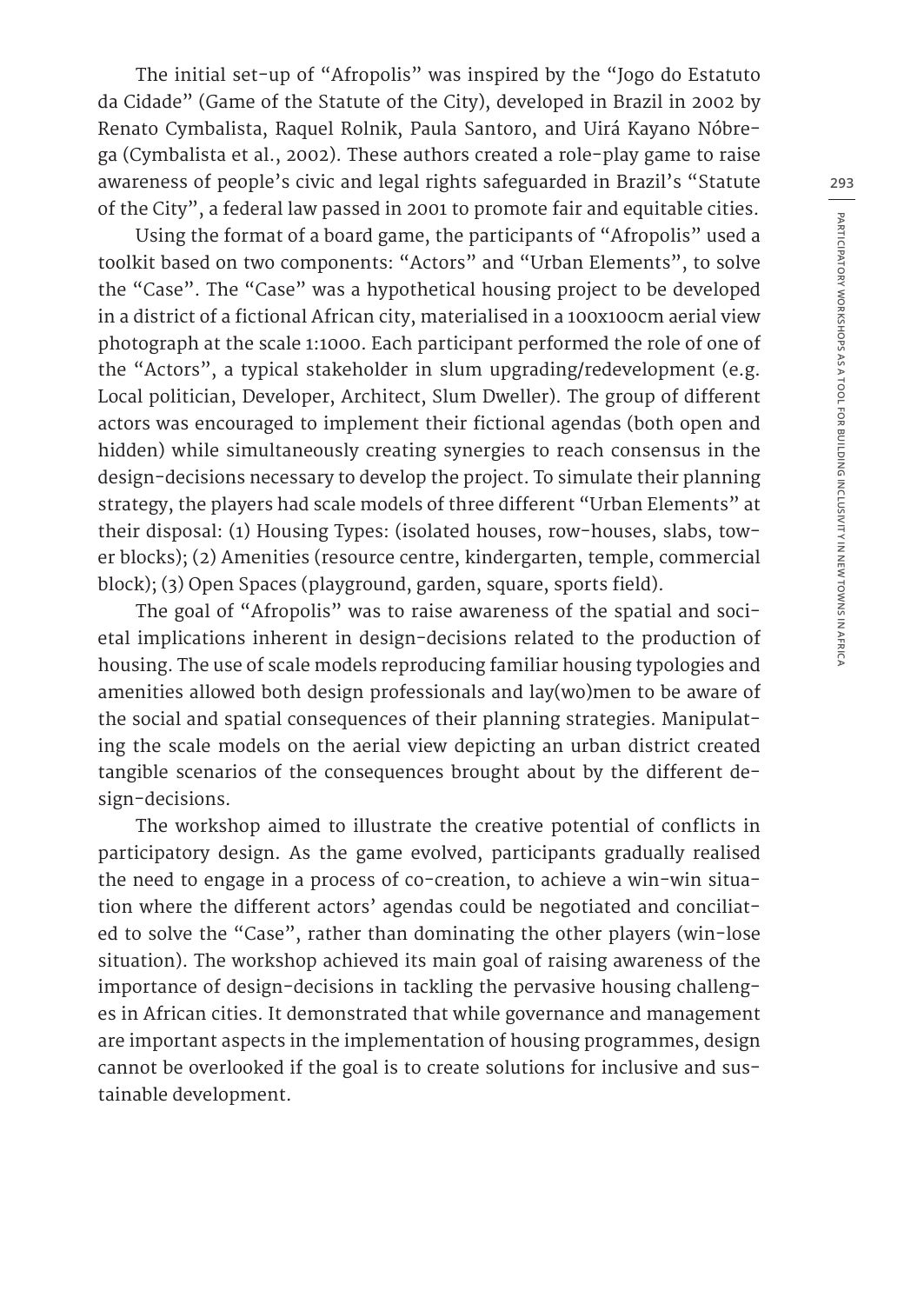#### **5. Analysis**

Whether such a workshop achieves the goals laid out by its organizers can be influenced by the decisions the organizers take long before the workshop beings. In this section, a qualitative assessment of the effectiveness of the workshops described in Section 4 addresses four influential factors identified by the authors and workshop organizers. These include: workshop location (Section 5.1), participant selection (Section 5.2), workshop organizer (Section 5.3), and workshop goal (Section 5.4). As elaborated in this section, analysis of these individual factors indicates that the effectiveness of a workshop in achieving its goals is the result of an interrelated and hybrid network of factors that may receive varying levels of attention from workshop organizers.

#### **5.1 Where is the workshop?**

Two of the workshops discussed in the previous section took place in the Netherlands (Workshops A and D), while three took place in African contexts (Workshops B and C). The location of a workshop can have a major impact on the effectiveness of a workshop. For workshop organizers working in cultural contexts different to their own, the geographic location may limit the participant pool, complicate logistics, or create language and cultural barriers or misunderstandings (Unemoto 2001).

These considerations must be taken into account whether a workshop is organized locally or remotely. Workshop A, for example, was able to effectively bring together multidisciplinary and international experts by combining the workshop with a larger event (Urban Thinkers Conference at TU Delft), and having the budgetary possibility to cover travel costs for participants from abroad.

Not only geographic location, but also the workshop venue itself can influence the effectiveness of a workshop. In Workshop B, the weeklong workshop was held in the Rendeavour offices, which allowed for both formal and informal exchanges among participants and fostered interpersonal interactions that benefited the design process. Alternatively, a venue that reinforces perceived hierarchies may stifle open exchanges among participants.

#### **5.2 Who participates in the workshop?**

In all four workshops described in Section 4, participant selection played a major role in the effectiveness of the workshops. Participant selection is closely related to the goal of the workshop. In Workshop D, for example, all participants were attendees of a conference (Africa Works! 2019). The workshop was one of many side events that were open to all conference attendees and as a result the participants were voluntarily self-selecting. Workshop D was run twice during the conference, with very different results. The workshop organizers attribute this to the varying backgrounds of the participants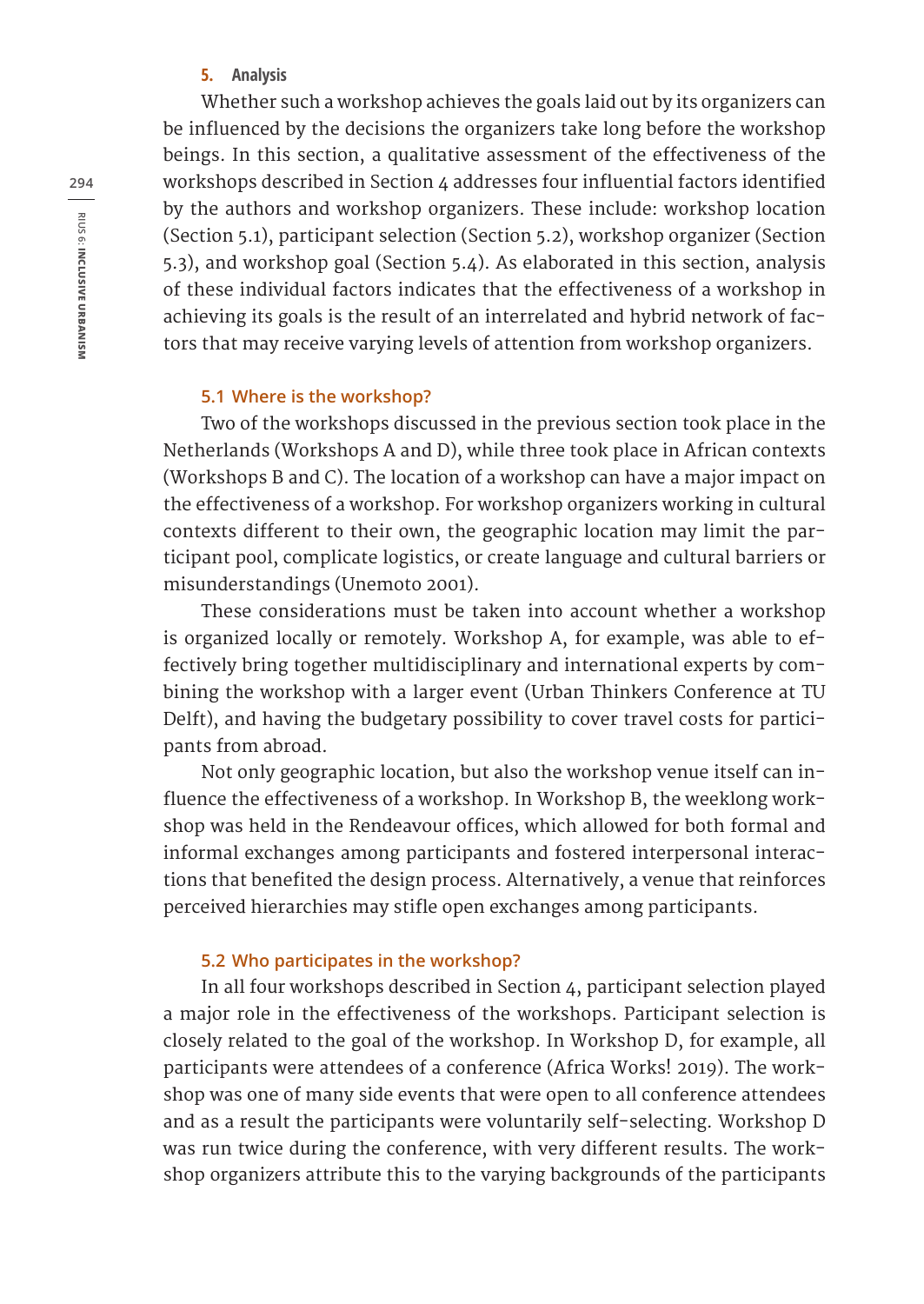and the number of 'players' engaged in the serious game.

As short term workshops related to New Town development in Africa, the choice of 'who participates' may proceed from different ideological approaches. An inclusive approach may seek to invite a diverse range of participants including representatives of marginalized groups as well as recognized decision-makers. A 'bottom-up' approach may prioritize (future) resident engagement over powerful institutions. Partnering with local institutions can help workshop organizers gain access to groups whose participation is desired.

#### **5.3 Who organizes the workshop?**

In the workshop examples discussed in section 4, two of the workshops were designed and organized by academics (Workshops A and D), one was developed by a non-profit institute for a private developer (Workshop B), and one was developed by a private company for a public body (Workshop C). Based on these experiences, the organizers may influence the effectiveness of the workshop when organizers are unable to connect with the participant group, or when co-organizing groups exhibit different or competing interests. Public and private organizing bodies may also prioritize different values, which may compromise the workshop's ability to meet its goals. In Workshop B, for example, the International New Town Institute (INTI, a non-profit 'think and do tank'), was invited to organize a 'New Town Lab' for Rendeavour (a private New Town developer). This combination resulted in differing expectations for the workshop results, which may have contributed to the lack of follow-up between the partners.

#### **5.4 What is the goal of the workshop?**

The goal of a short term workshop must match the duration of the workshop, the capacities of the workshop participants and organizers, and the location of the workshop. The goal, or goals must also be clearly communicated to the participants. In Workshop C, for example, the primary goal of the serious game was to support and facilitate local traders in composing a future vision for their township. During "Play Khayelitsha" the idea of a 'Traders' Co-operative' emerged and was further explored through spatial design experimentation during the game. In this way, the game was successful in achieving the goal of enabling transformation of Khayelitsha's urban centre by triggering discussion and negotiation among the workshop participants.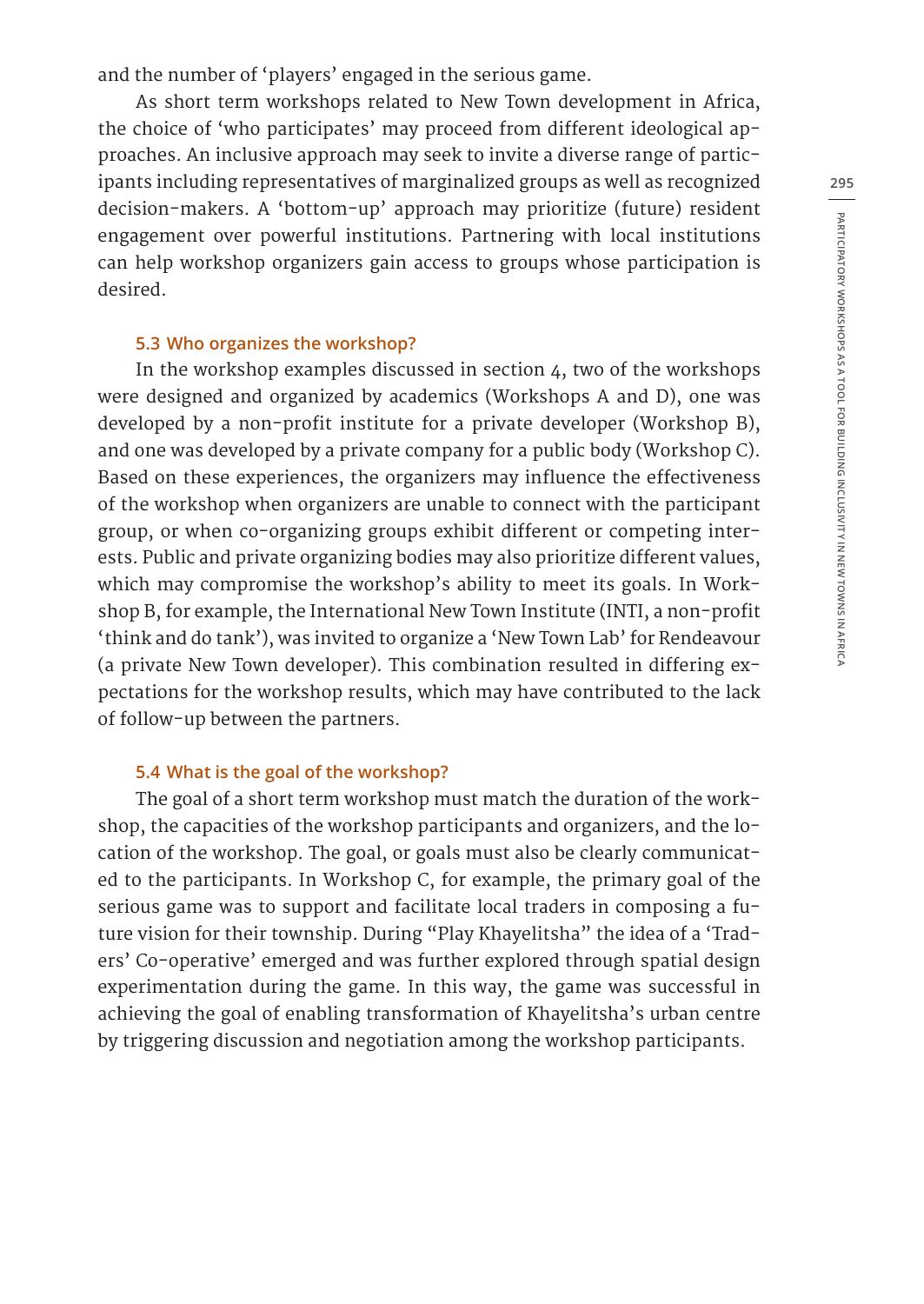#### **5.5 Conclusion**

A number of factors determine whether a workshop is able to effectively meet the goals set out by organizers. From the examples discussed in section 4, the authors and workshop organizers identified four factors with perceived influence on the workshop's effectiveness: location, participant selection, organizers and goals. While these factors may individually impact the effectiveness of a workshop, they are also related to each other in complex ways. A workshop that effectively meets the goals set out by the organizers must therefore appropriately address these factors while the workshop is in the planning stages. Failing to adequately consider any of the four factors elaborated in this section can threaten the workshop's effectiveness.

#### **6. Conclusions and recommendations**

In their book "To Build a City in Africa: A History and a Manual", Keeton and Provoost build the case that contemporary African New Towns are generally planned in a top-down way, whether by public or private bodies (2019). Especially in the case of private New Town development, the current planning paradigm is not inclusive, and tends to forego participatory processes in favor of streamlined production. This approach may fail to give voice to marginalized stakeholder groups, and may insufficiently incorporate local knowledge, capacities, cultures, and heritages (De Satge and Watson 2018).

There is general agreement among researchers that this approach does not result in inclusive cities, and there is a need for participatory alternatives (Watson, 2013; Grant, 2015; Marcinkowski, 2017; Abubakar and Doan, 2017; Keeton and Provoost, 2019). As Smit concludes: "Collaborative governance can be messy and conflictual, but only through facilitating engagement and collaboration between different urban governance actors can urban challenges in Africa be effectively addressed" (Smit, W., 2018).

One alternative approach is incorporating participatory workshops into the planning process. Through four recent examples that specifically address African New Towns, this paper has shown that such workshops can be a useful tool to stimulate negotiation among stakeholder groups, thereby increasing diversity, sharing knowledge, and building empathy during the planning process. However, as Sun, Tai and Yen (2019) point out, planning training *before* the actual workshop would increase non-experts' understanding of planning-related concepts and potentially increase their ability to productively contribute to short term workshops.

Some limitations of this study are the small size of the sample, and the lack of quantitative evaluation techniques to measure their effectiveness. While Workshop A succeeds in achieving its goal of bringing together disparate viewpoints into a single document, it is unknown whether the design results of Workshop B will be implemented or have any real effect on the ex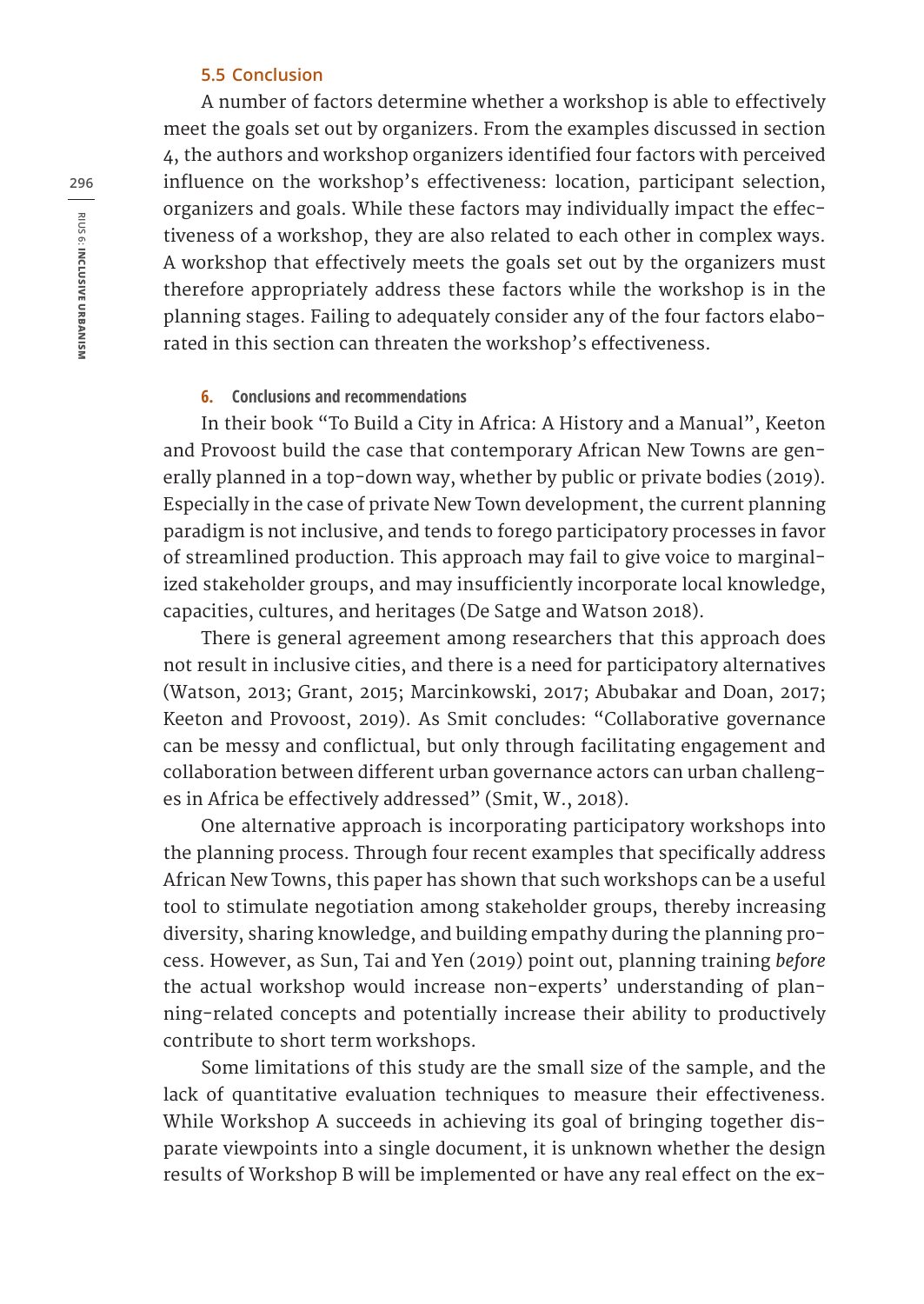isting master plan for Tatu City. Workshop C was seen as an effective as a tool for forging new alliances and negotiations, while Workshop D allowed for knowledge-sharing and built empathy, but did not have any discernable effect on African cities. These conclusions are interpretations by the authors and workshop organizers based on qualitative analysis of the workshop results.

Future scholarship should develop workshops as tools for participatory planning in African New Towns by including quantitative measures of their effectiveness and focusing on implementation of their results. The authors have been invited to test this new direction by co-organizing a serious gaming workshop in Zanzibar in September 2019. The Zanzibar Department of Urban and Regional Planning (DoURP) needs new alternative methods to engage relevant stakeholders in planning decision-making process, and hearing of Workshop B at the Future of the African City conference in Leiden, the Netherlands, approached the lead author to organize a similar workshop locally. The workshop in Zanzibar brings together the serious gaming methodology developed by "Play the City" and illustrated by Workshop C with the planning principles developed during Workshop A.

While it is clear that more public participation is necessary to foster inclusivity in African New Towns, it is not always obvious which forms of participation can best achieve the specific goals of planners or decision-makers. Participatory workshops can be one way to bring together diverse stakeholders in the planning process. As Fung reminds us, "specifying and crafting appropriate roles for participation… demands forward-looking empirical sensitivity and theoretical imagination" (Fung, 2006: 74). As workshops become more common practice in New Town planning, it will become possible to evaluate the impact of these short-term events on the spatial results. Until then, they remain a useful tool to catalyze negotiations, build consensus and share information – critical aspects of any New Town planning process.

#### **ACKNOWLEDGEMENTS**

This paper was written as part of a PhD financially supported by a fellowship from the Delft Global Initiative, and co-funded by the International New Town Institute. The authors received no direct financial support for the authorship or publication of this paper.

#### **CONFLICTS OF INTEREST**

The authors declared no potential conflicts of interest.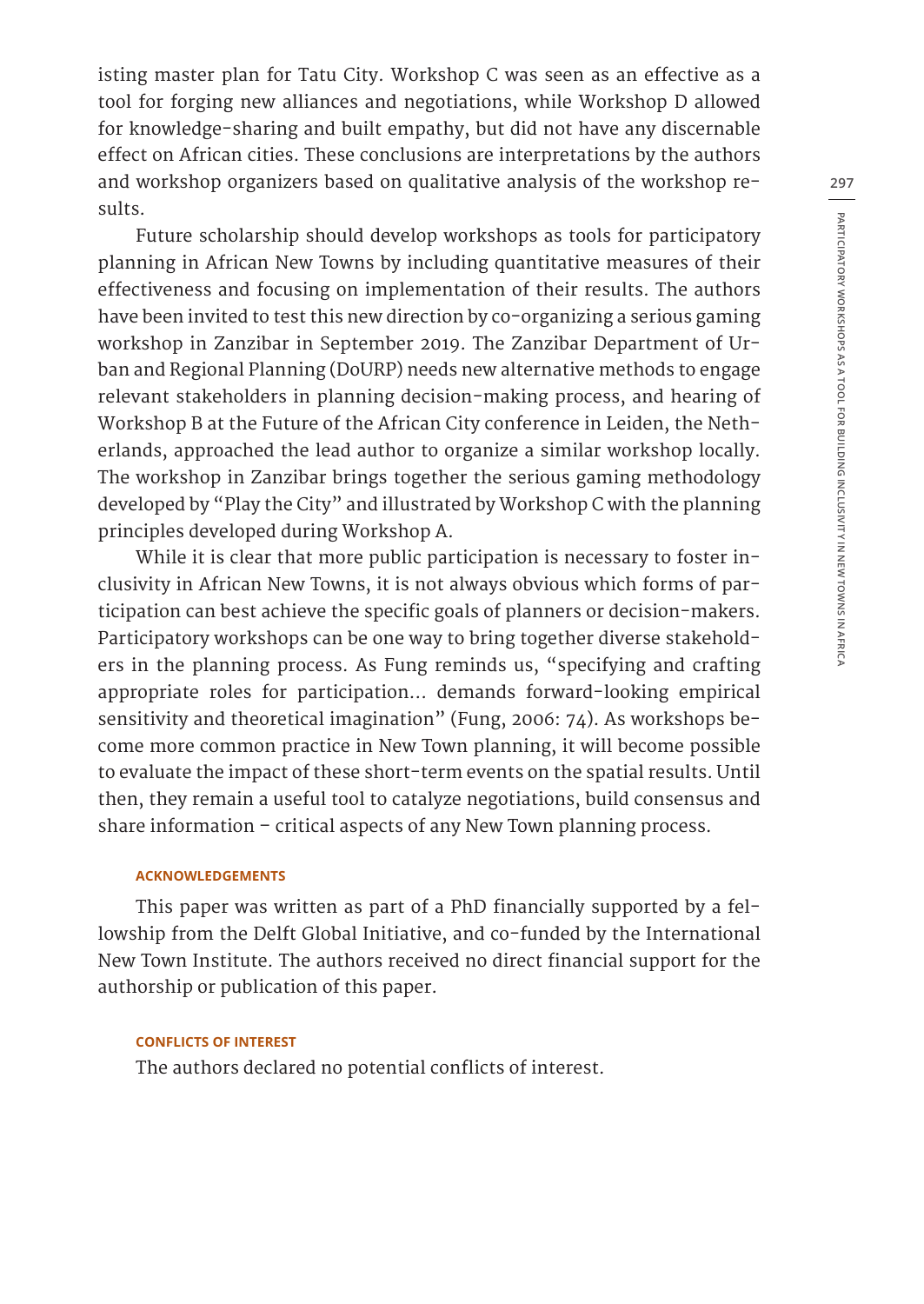#### **REFERENCES**

- Abubakar, I. R., & Doan, P. R. (2017). Building new capital cities in Africa: Lessons for new satellite towns in developing countries. African Studies, 76(4), 546-565. https://doi.org/10.1080/00020184.2017.137 6850
- Bhan, G. (2014). The real lives of urban fantasies. Environment and Urbanization 26(1), 232–235.
- Bryson, J. M. (2004). What to do when stakeholders matter. Stakeholder identification and analysis techniques. Public Management Review 6(1), 21-53.
- Coleman, J. S. (1990). Foundations of Social Theory. Harvard University Press.
- Côté-Roy, L., & Moser, S. (2018). 'Does Africa not deserve shiny new cities?' The power of seductive rhetoric around new cities in Africa. Urban Studies, 56(12), 2391-2407. https://doi. org/10.1177/0042098018793032
- Cross, N. (1972). Design participation: Proceedings of the Design Research Society's conference, Manchester, September 1971. Academy Editions.
- Cymbalista, R., Rolnik, R., Santoro, P., & Nóbrega, U.K. (2002). Jogo do Estatuto da Cidade Tesouro de Areia. Instituto Pólis. http://polis.org.br/publicacoes/jogo-do-estatuto-da-cidade-tesouro-de-areia/
- Dorner, R., Gobel, S., Effelsberg, W., & Wiemeyer, J. (Eds.). (2016). Serious games: Foundations, concepts and practice. Springer.
- Freeman, R. E. (1984). Strategic management. A stakeholder approach. Pitman Publishing.
- Fung, A. (2006). Varieties of participation in complex governance. Public Administration Review 66, 66-75.
- Grant, R. (2015). Sustainable African urban futures. Stocktaking and critical reflection on
- proposed urban projects. American Behavioral Scientist 59(3), 294–310.
- Grimble, R. & Chan, M. (1995). Stakeholder analysis for natural resource management in developing countries. Some practical guidelines for making management more participatory and effective. Natural Resources Forum 19(2), 113-124.
- Jenkins, H. (2006). Convergence culture: Where old and new media collide. New York University Press.
- Klopp, J.M. (2008). Remembering the destruction of Muoroto: Slum demolitions, land and democratisation in Kenya. African Studies, 67(3), 295-314. https://doi.org/ 10.1080/00020180802504866
- Keare, D. H. (2001). Learning to clap: Reflections on top-down versus bottom-up development. Human Organization 60(2), 159-165.
- Keeton, R. (2017, June 8). Urban lab: Imagining adaptive planning for African New Towns. [Report] http:// www.urbananecdote.org/publications#/report-on
- Keeton, R., & Provoost, M. (Eds.). (2019). To build a city in Africa: A history and a manual. Nai010.
- Marcinkowski, C. (2017, July 24). Urban planners are irresponsibly designing risky mega-developments across Africa. The Architect's Newspaper. https://archpaper.com/2017/07/urban-planners-mega-developments-africa/
- Murray, M.J. (2015). 'City doubles': Re-urbanism in Africa. In F. Miraftab, D.Wilson & K. Salo (Eds.), Cities and inequalities in a global and neoliberal world (pp. 92–109). Routledge.
- Murray, M.J. (2015). Waterfall City (Johannesburg): Privatized urbanism in extremis. Environment & Planning 47(3), 503–520.
- Myers, G.A. (2011). African cities: Alternative visions of urban theory and practice. Zed Books.
- Ozo, A.O. (2009). Urban change and conflict in the traditional character of an African city: The example of Benin City, Nigeria. Planning Perspectives, 24(4), 485-507. https://doi.org/10.1080/02665430903145713
- Provoost, M. (n.d.). Bottom-up is not enough. International New Town Institute. http://www.newtowninstitute.org/spip.php?article1156
- Rendeavour. (2018, September 17). Tatu City hosts International New Town Institute experts for urban workshop [Press release]. https://www.rendeavour.com/news/tatu-city-hosts-international-new-town-institute-experts-for-urban-workshop/
- Ross, E., & Bigon, L. (2018). The urban grid and entangled planning cultures in Senegal. Planning Perspectives, 34(5), 779-804. https://doi.org/10.1080/02665433.2018.1453860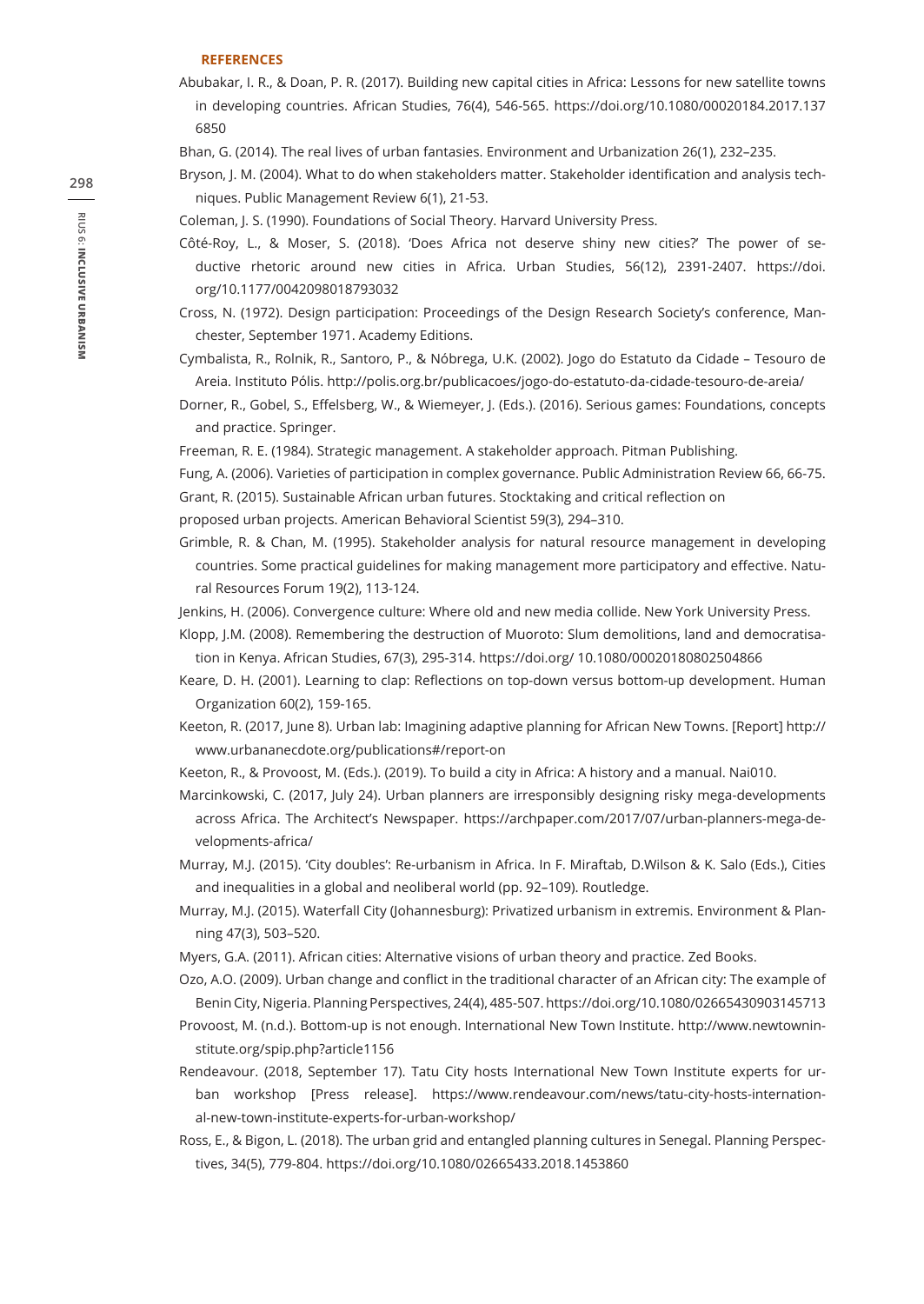- De Satgé, R., & Watson, V. (2018). African cities: Planning ambitions and planning realities. In R. de Satgé & V. Watson, Urban planning in the global south: Conflicting rationalities in contested urban space (pp. 35-61). Palgrave Macmillan
- Scott, J.C. (1998). Seeing like a state: How certain schemes to improve the human condition have failed. Yale University Press.
- Simonsen, J., & Robertson, T. (Eds.). (2013). Routledge international handbook of participatory design. Routledge.
- Smit,W. (2018). Urban governance in Africa: An overview. International Development Policy | Revue internationale de politique de développement, 10, 55-77. https://doi.org/10.4000/poldev.2637
- Smith, M.E. (2007). Form and meaning in the earliest cities: A new approach to ancient urban planning. Journal of Planning History 6(1), 3-47.
- Sun, C.Y., Tai, H.H., & Yen, A.C. (2019). Use of planning training courses and activities to enhance the understanding of eco-community planning concepts in participatory planning workshop participants: A case study in Taiwan. International Journal of Environmental Research and Public Health, 16(9), 1666. https://doi.org/10.3390/ijerph16091666s
- Tan, E. (2014). Negotiation and design for the self-organizing city. Gaming as a method for urban design [PhD dissertation]. A+BE: Architecture and the Built Environment, TU Delft Open. https://doi.org/4. 10.7480/abe.2014.11.
- Umemoto, K. (2001). Walking in another's shoes: Epistemological challenges in participatory planning. Journal of Planning Education and Research, 21(1), 17–31. https://doi.org/10.1177/0739456X0102100102 UN-Habitat. (2012). Prosperity of cities: State of the world's cities 2012/2013. UN-Habitat.
- Van Noorloos, F., & Kloosterboer, M. (2017). Africa's new cities: The contested future of urbanisation. Urban Studies, 55(6), 1223-1241. https://doi.org/10.1177/0042098017700574
- Watson, V. (2013). African urban fantasies: Dreams or nightmares? Environment & Urbanization, 26(1), 215–231. https://doi.org/10.1177/0956247813513705
- Wynne-Jones, S., North, P., & Routledge, P. (2015). Practising participatory geographies. Area, 47, 218-221. https://doi.org/10.1111/area.12186